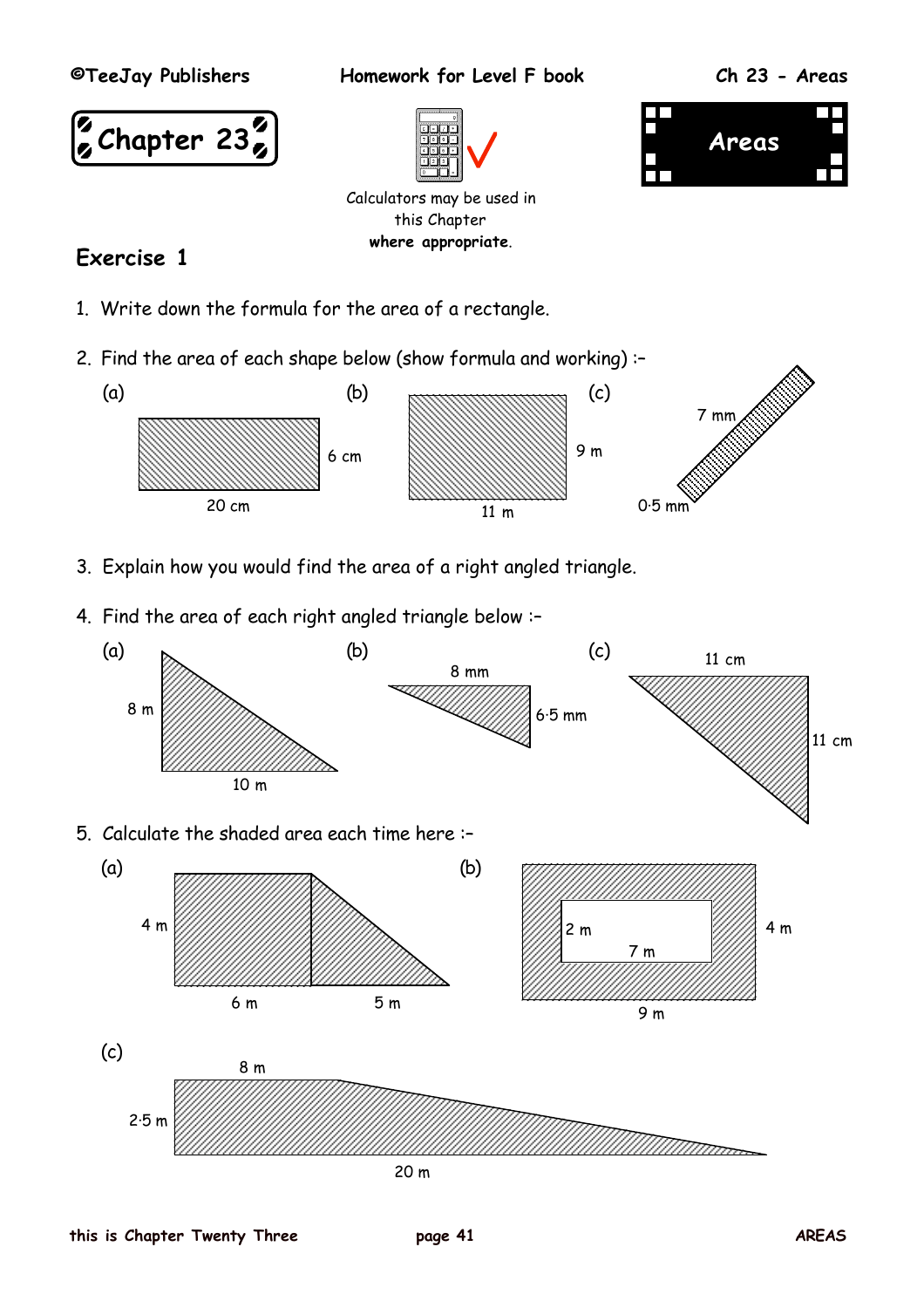# **Exercise 2**

- 1. Write down the formula for the area of any triangle.
- 2. Use the formula each time to calculate the area of : –



3. Which of the three triangles has the smallest area :–



5. Given that all three triangles below have the same area, find the values of **a** and **b**.

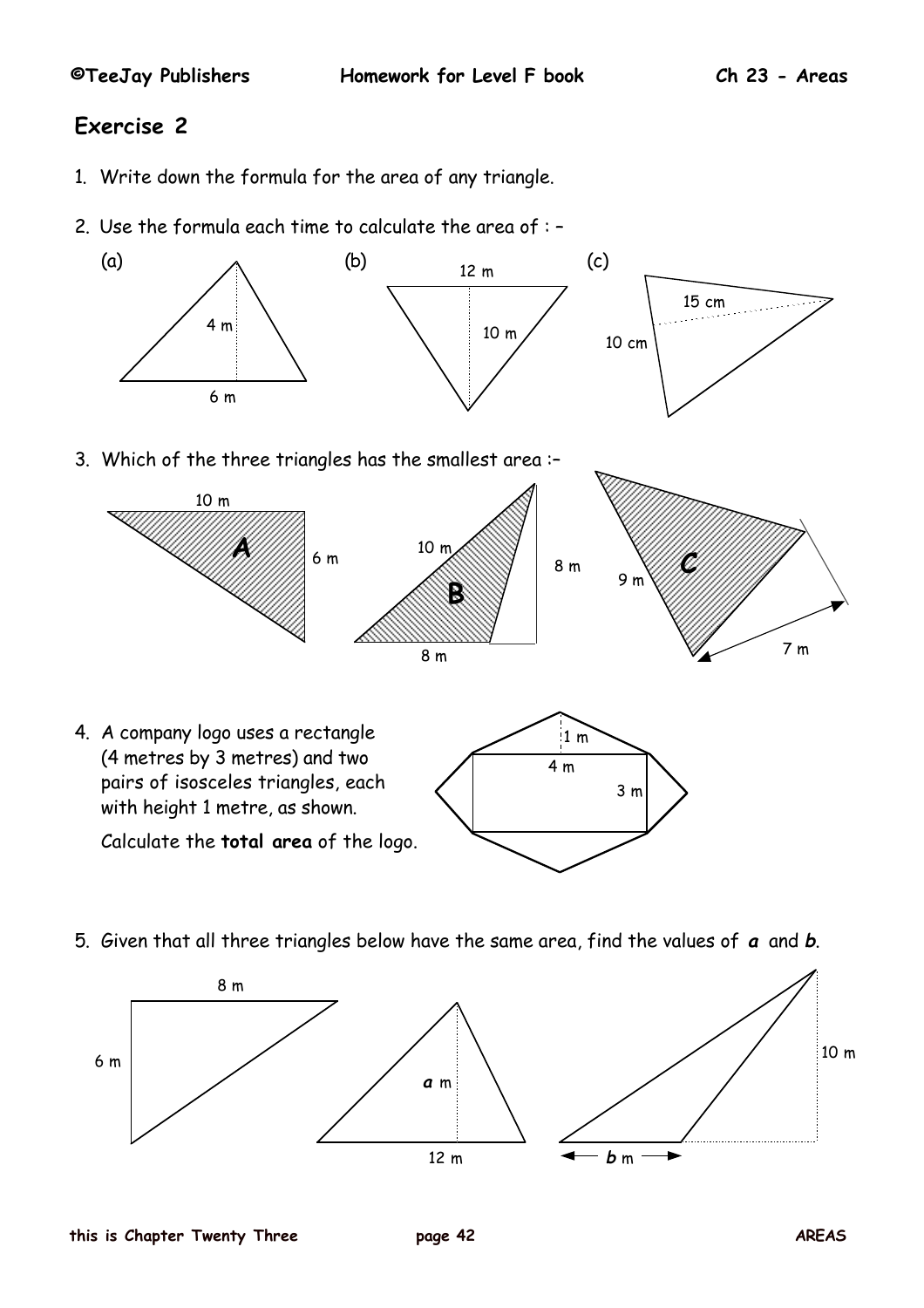## **Exercise 3**

- 1. Write down the formula for the area of a Rhombus or Kite.
- 2. Use your formula to calculate the area of each shape.



If the rhombus has one diagonal length of 100 centimetres, find the length of the other diagonal.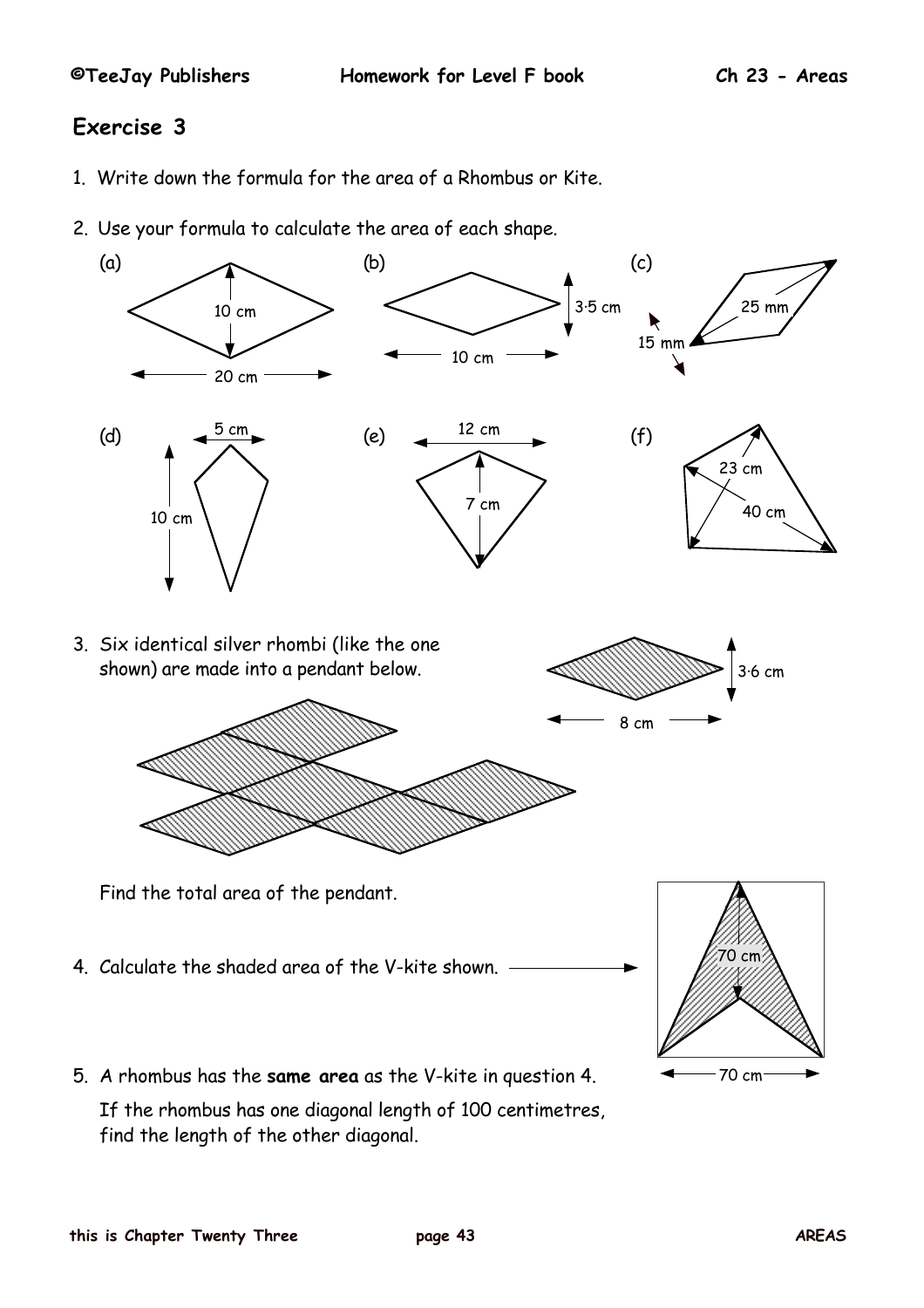# **Exercise 4**

- 1. Write down the formula for the area of a parallelogram.
- 2. Calculate the area of each parallelogram below :–



4. A large parallelogram has an area of 125 square centimetres.

If the parallelogram has a height of 10 centimetres, find the length of its base.



identical parallelograms.

Calculate the area of the sign.

# **Exercise 5**

- 1. Write down the formula for the area of a trapezium.
- 2. Use the formula to calculate the area of each trapezium below :–



**this is Chapter Twenty Three page 44 AREAS**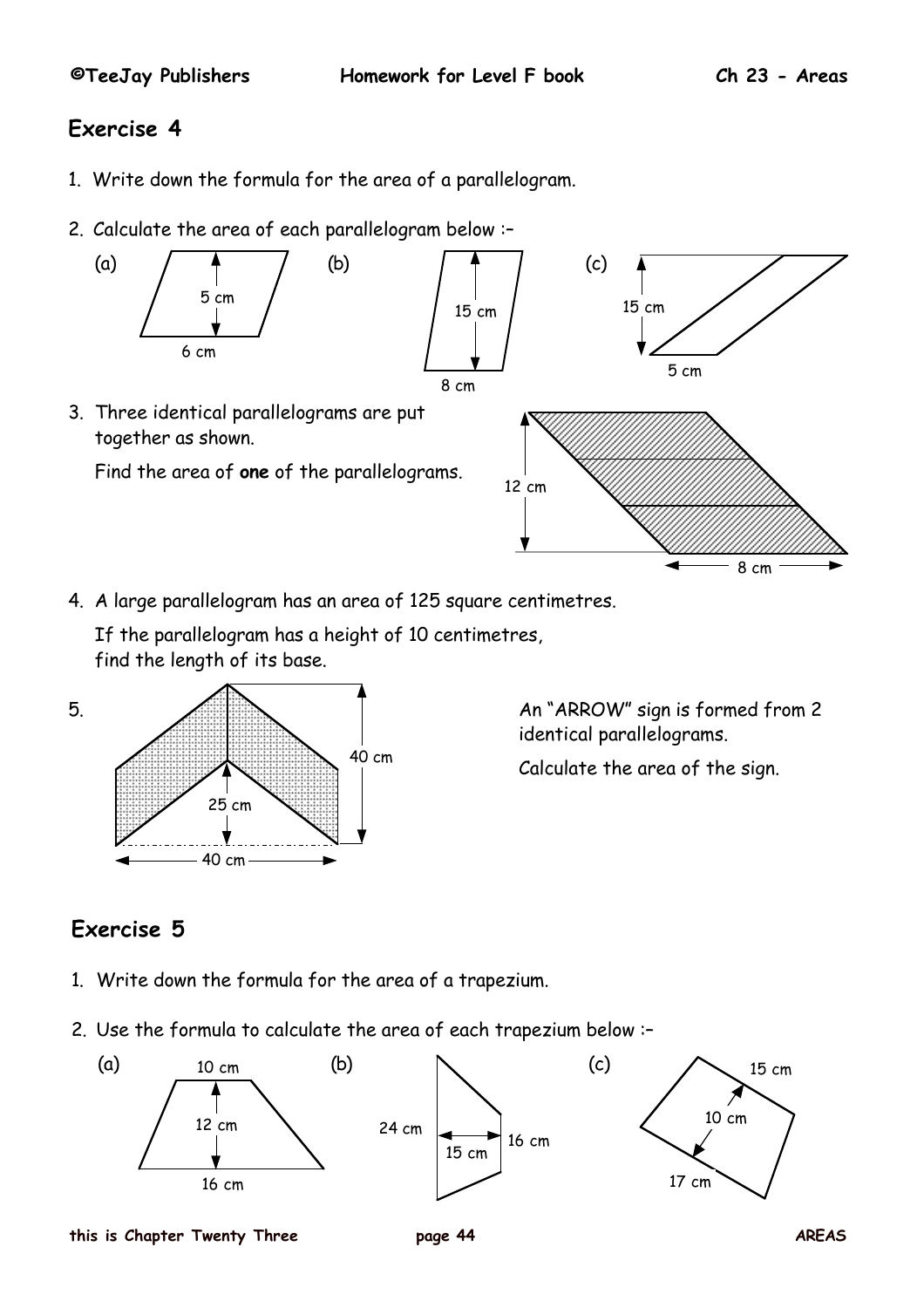### **©TeeJay Publishers Homework for Level F book Ch 23 - Areas**

3. At the Gym Trapezium, a sign has been hung over the doorway with dimensions shown.

Calculate the area of the sign.





4. Four identical trapezia are joined together as shown for a company logo.

Calculate the area of the sign.

5. The area of the trapezium shown is 154 cm2.

Calculate the length of the missing dimension.



# **Exercise 6**

For each shape below, use an appropriate formula and calculate the **shaded** areas :– (Show **all** your formulae and working)